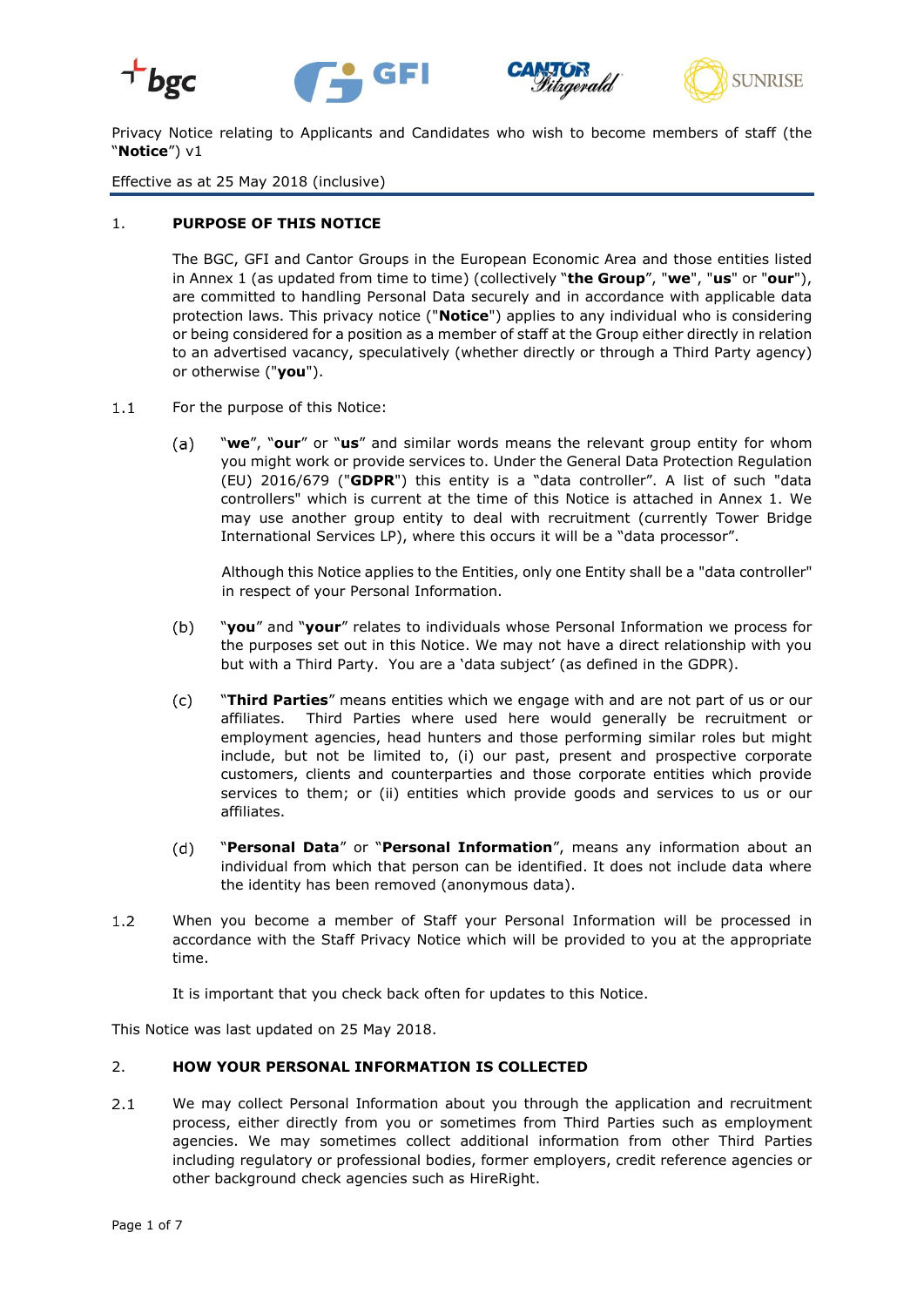





 $2.2$ We will collect additional Personal Information in the course of job-related activities throughout the period of you working for us and where required, thereafter.

## 3. **USE OF YOUR PERSONAL INFORMATION**

- $3.1$ We collect, use, disclose, transfer and store Personal Information when needed in order to process your job application and to assess your suitability becoming a member of staff at the Group.
- $3.2$ All of the information you provide during the process will only be used for the purpose of progressing your application, or to fulfil legal or regulatory requirements if necessary.
- $3.3$ We will not share any of the information you provide during the recruitment process with any Third Parties for marketing purposes.
- $3.4$ The information you provide will be held securely by us and/or our Third Party service providers whether the information is in electronic or physical format.
- $3.5$ Where you or a Third Party provides us with your contact details we may use them to contact you to progress your application and any subsequent employment or equivalent terms. We may use the other information you or Third Party provides to us as part of the recruitment process including to assess your suitability for the role for which you have applied.

#### **Assessing suitability for employment**

 $3.6$ We do not collect more information than we need to assess your suitability for the role and will not retain it for longer than is necessary.

#### **Background Checks for Regulatory compliance and recruitment**

- $3.7$ We carry out background checks as part of our recruitment process, in order to comply with our internal compliance requirements or our legal and regulatory obligations. These checks may include information about criminal convictions, regulatory sanctions or findings about members of staff in senior or regulated roles or those with access to commercially sensitive information including but not limited to, non-public information held by or about regulated entities in the Group or clients of any affiliate in the Group. We may process information about criminal convictions in order to:
	- comply with our legal and regulatory obligations (such as the Financial Conduct  $(a)$ Authority's rules);
	- $(b)$ protect our commercially sensitive business information and client data and to comply with internal policies and procedures;
	- $(c)$ make decisions on any risk (including risks to individuals, clients or the markets that we operate in) of theft, fraud, dishonesty, malpractice, unfitness, serious improper conduct, disclosure or improper use of trade secrets or other commercially sensitive information including client trade data;
	- $(d)$ comply with internal governance aimed at preventing or detecting fraud;
	- defend a legal claim and to protect your interests (or someone else's interests).  $(e)$
- $3.8$ In some circumstance to comply with our legal or regulatory obligations, we may be required to disclose this Personal Information to our regulators, relevant supervisory authorities or other Third Parties with similar powers (for example, exchanges).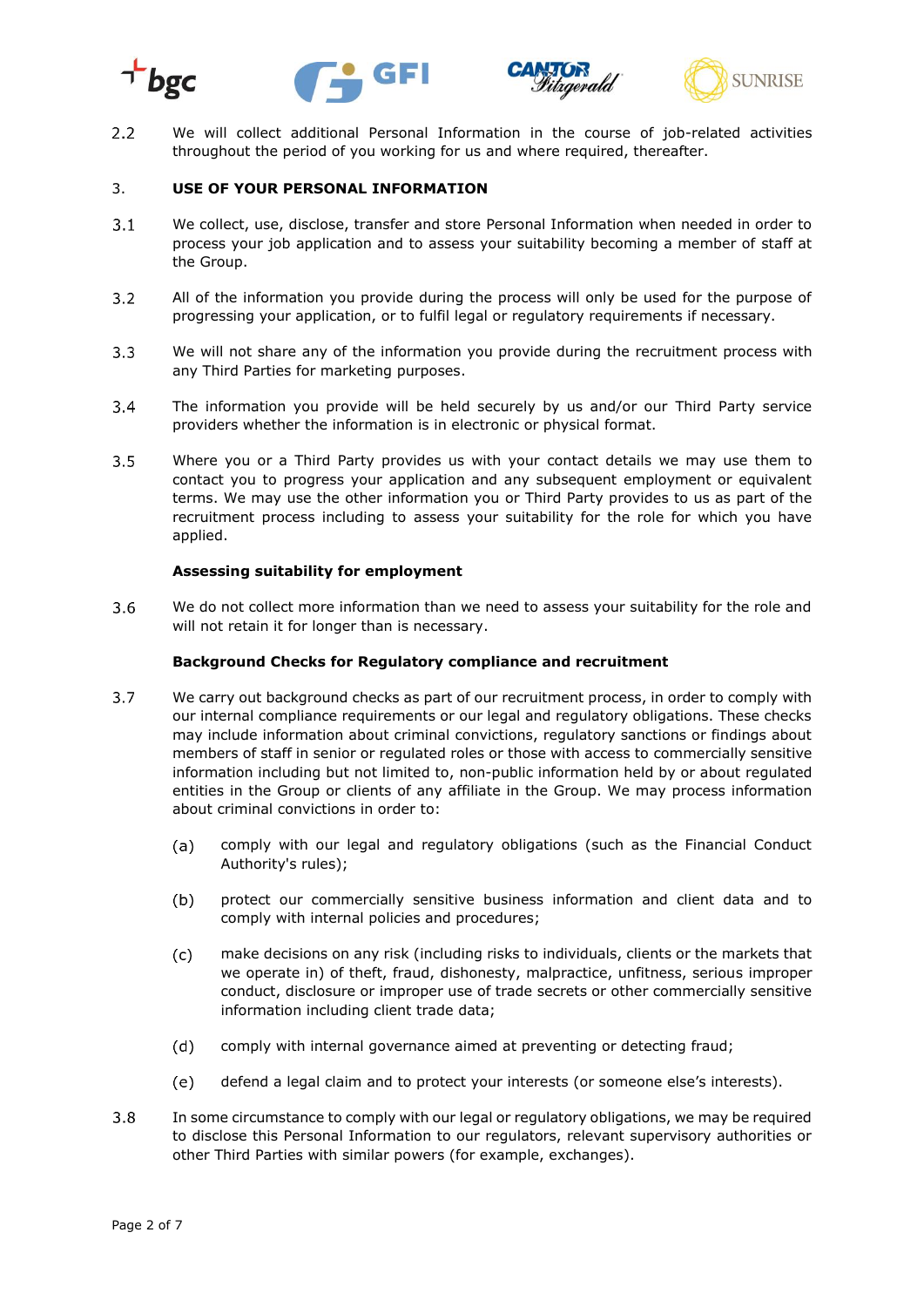







- 3.9 We may use a Third Party provider to carry out criminal record checks on our behalf and where permitted under applicable law. We ensure that such criminal record checks are carried out in line with data protection law.
- $3.10$ We may also receive information about criminal convictions from Third Parties including our regulators, a professional body with which you are registered or former employees.
- $3.11$ You will not be subject to decisions that will have a significant impact on you based solely on automated decision-making, unless we have a lawful basis for doing so and we have provided notice.

# 4. **TYPES OF PERSONAL INFORMATION AND WHO HAS ACCESS TO IT**

#### **On application**

 $4.1$ We will collect and process any information on your CV or equivalent and if certain information is not included we may ask that additional information is provided. Such information does not have to be provided but it might affect your application if it is not provided.

The types of information we use to assess your application includes:

- $(a)$ your name and contact details;
- $(b)$ previous experience;
- $(c)$ education;
- $(d)$ referees;
- $(e)$ for answers to questions relevant to the applicable role.
- $4.2$ Our internal recruitment team, HR department, legal department, relevant business personnel and senior management will have access to all of this information. Depending on the role in question, we may also share this information with our compliance department.
- $4.3$ You may also be asked to provide equal opportunities information. This is not mandatory information – if you don't provide it, it will not affect your application. This information will not be made available to any staff outside of our recruitment team, including hiring managers, in a way which can identify you. Any information you do provide, will be used only to produce and monitor equal opportunities statistics.

#### **Assessments**

- $4.4$ We might ask you to participate in assessment days; complete tests or occupational personality profile questionnaires; and/or to attend an interview – or a combination of these. Information will be generated by you and by us. For example, you might complete a written test or we might take interview notes. This information is held by us.
- 4.5 If you are unsuccessful following assessment for the position you have been considered for then, unless you tell us otherwise, we may retain your details on file so that we may proactively contact you should any further suitable vacancies arise. You are able to withdraw this consent at any time by contacting us at [careers4@bgcpartners.com](mailto:careers4@bgcpartners.com) or [recruitmentlondon@cantor.com.](mailto:recruitmentlondon@cantor.com)

### **Conditional offer**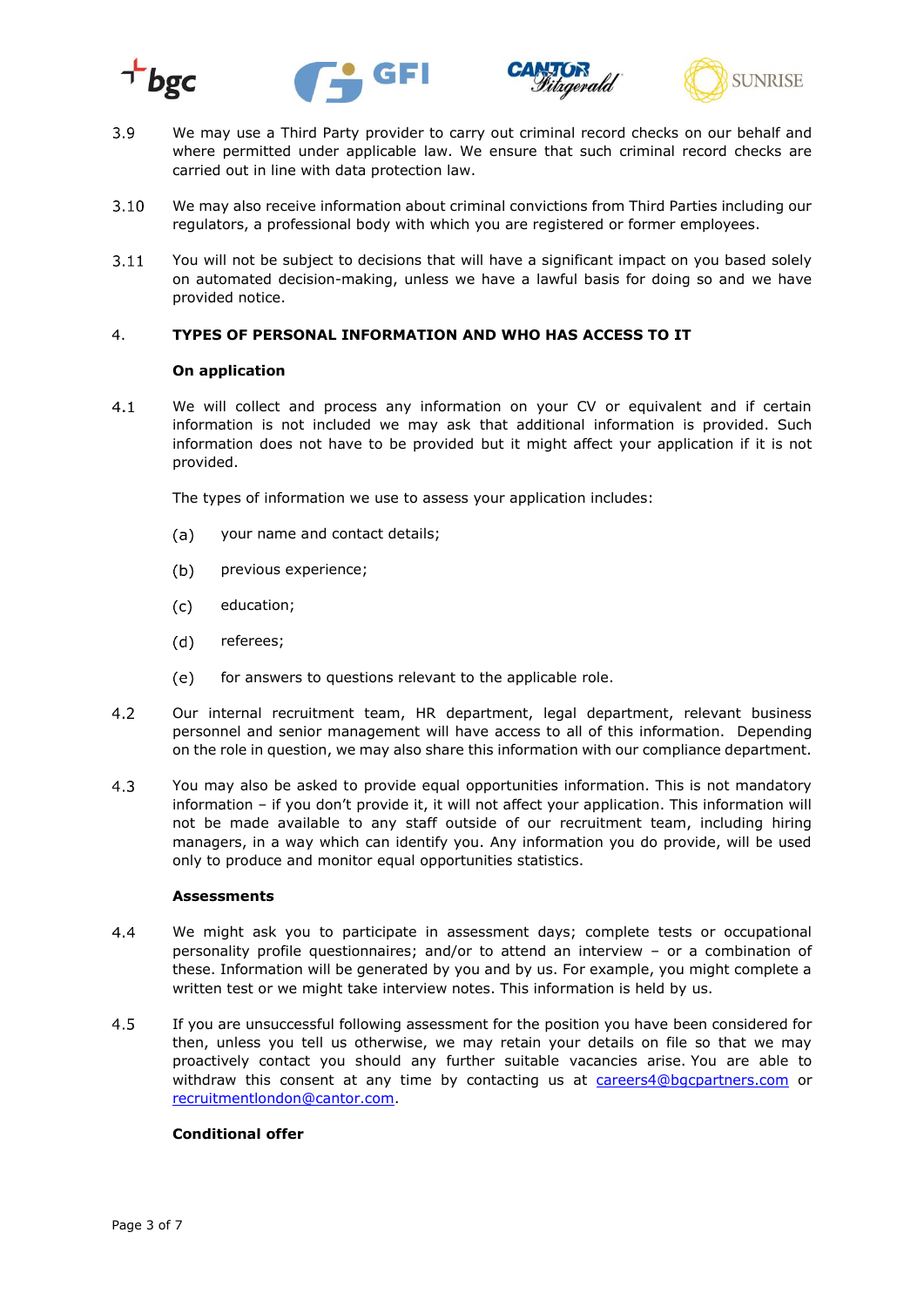







- If we make a conditional offer of employment or equivalent we will ask you for information 4.6 so that we can carry out pre-employment checks. You must successfully complete preemployment checks to progress to a final offer.
- In order to comply with our legal requirements we process information about you to confirm 4.7 your identity, your right to work and to seek assurance as to your trustworthiness, integrity and reliability.

Once you have received a conditional offer we may ask you to provide:

- $(a)$ Proof of your identity – you will be asked to attend our office with original documents to verify your identity, this may be your passport, driver's license or other form of national identification.
- Proof of your qualifications you may be asked to attend our office with original  $(b)$ documents or provide copies.
- 4.8 You may also be asked to complete a criminal records declaration to declare any unspent convictions.
- 4.9 We may also provide your details to a Third Party to carry out a criminal record check and other verification checks, which will verify your declaration of unspent convictions and other information you have provided.
- $4.10$ We may contact your referees, using the details you provide in your application, directly to obtain references.
- $4.11$ We may also ask you to complete a questionnaire about your health. This is to establish your fitness to work.
- 4.12 If we make a final offer which has been accepted by you, we will also ask you for the following:
	- $(a)$ bank details – to process salary payments,
	- $(b)$ emergency contact details – so we know who to contact in case you have an emergency at work,
	- $(c)$ such other information as may be required by law for you to work for us or for us to provide you and your family with the benefits which we make available such as health insurance.
- 4.13 Final recruitment decisions are made by hiring managers and members of our recruitment team. Relevant information gathered during the application process will be taken into account.

#### 5. **WHEN WE SHARE YOUR PERSONAL INFORMATION**

We share or disclose Personal Information when we use Third Parties who provide elements of our recruitment service for us or if necessary as part of our legal and regulatory obligations. When we share Personal Information, we do so in accordance with data privacy and security requirements. We may also occasionally share non-personal, anonymised, statistical data with Third Parties. We have contracts in place with our Third Party suppliers which means that they cannot do anything with your Personal Information unless we have instructed them to do it. They will not share your Personal Information with any organisation apart from us or where we have agreed that they may do so. They will hold it securely and retain it for the period we instruct.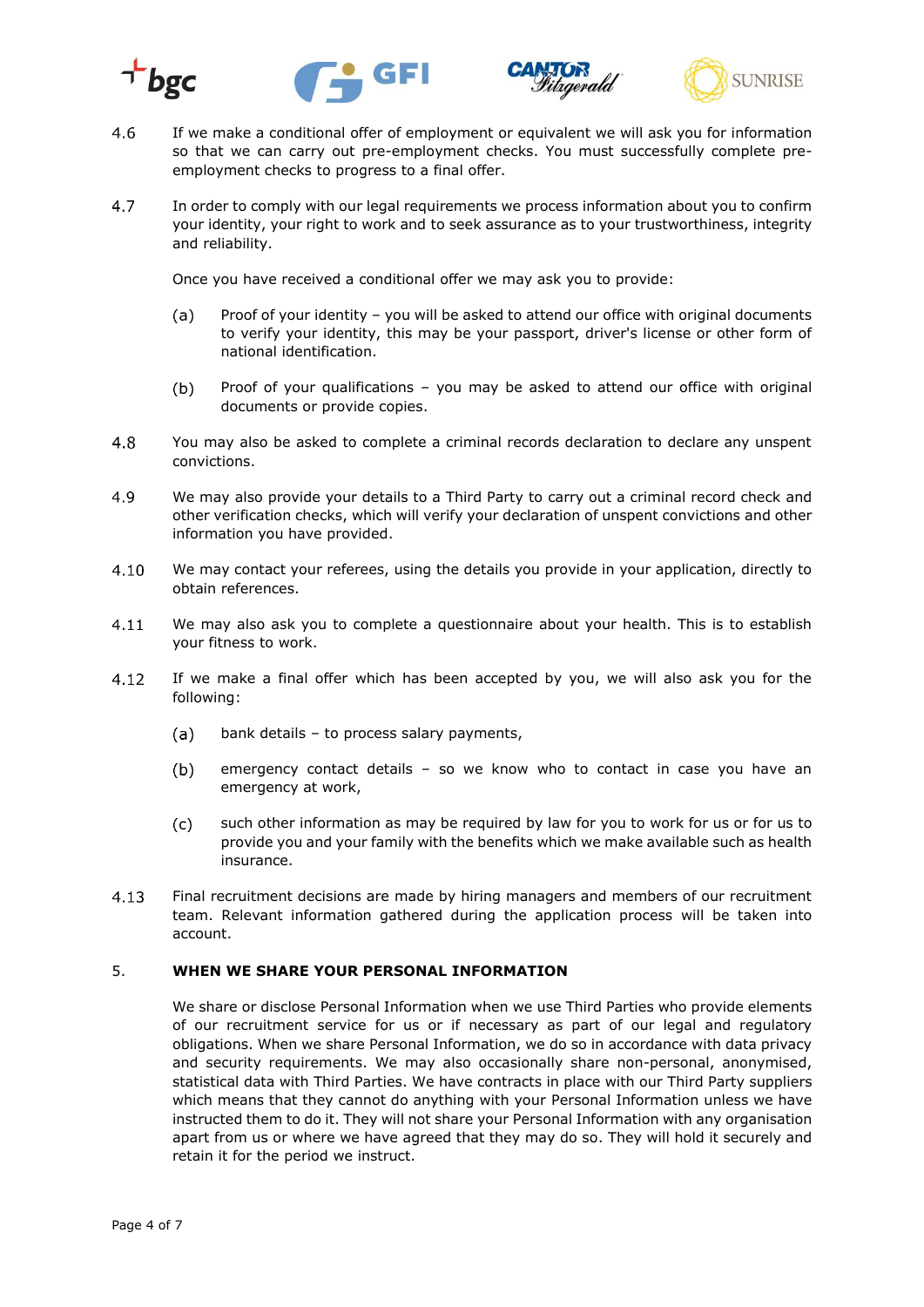





## 6. **HOW LONG DO WE KEEP PERSONAL INFORMATION IN RELATION TO AN APPLICATION?**

- $6.1$ We will retain your Personal Information for as long as necessary to fulfil the purposes we collected it for. To determine the appropriate retention period for Personal Information, we consider the amount, nature, and sensitivity of the Personal Information, the potential risk of harm from unauthorised use or disclosure of your Personal Information, the purposes for which we process your Personal Information and whether we can achieve those purposes through other means, and the applicable legal requirements.
- $6.2$ In some circumstances we may anonymise your Personal Information so that it can no longer be associated with you, in which case we may use such information without further notice to you.

#### 7. **RIGHTS OF ACCESS, CORRECTION, ERASURE, AND RESTRICTION**

#### **Your duty to inform us of changes**

 $7.1$ It is important that the Personal Information we hold about you is accurate and current. You must keep us informed if your Personal Information changes during your relationship with us, for example, if your contact address changes.

# **Your rights in connection with Personal Information**

- $7.2$ Under certain circumstances, by law you have the right to:
	- **update, modify, delete or obtain** (commonly known as a "subject access request")  $(a)$ a copy of the Personal Information that we hold on you; or
	- $(b)$ **restrict or stop us** from using any of the Personal Information which we hold about you;

You can request this by contacting the Data Privacy Manager by email at DPM@BGCPartners.com. We endeavour to respond to such requests within a month or less, although we reserve the right to extend this period for complex requests.

- $7.3$ When you submit a request to exercise any of your rights we may require that you validate your identity. This is another appropriate security measure to ensure that Personal Information is not disclosed to any person who has no right to receive it.
- $7.4$ In some cases, there may be a fee for dealing with your request such as where a request is manifestly unfounded or excessive or further copies of materials are required. If you want to review, verify, correct or request erasure of your Personal Information, object to the processing of your Personal Information, please contact the Data Privacy Manager by email at DPM@BGCPartners.com.
- $7.5$ Where appropriate, we will respond to your requests relating to your Personal Information in writing or by email. If you require our response in a different format, please let us know.

#### 8. **HOW TO CONTACT US**

Please contact us if you have any questions about this Notice or the information we hold about you or how we process your Personal Information at DPM@BGCPartners.com.

#### 9. **COMPLAINTS**

Filing a complaint. If you are not satisfied with how we manage your Personal Data, you have the right to make a complaint to a data protection regulator. In the UK, the Information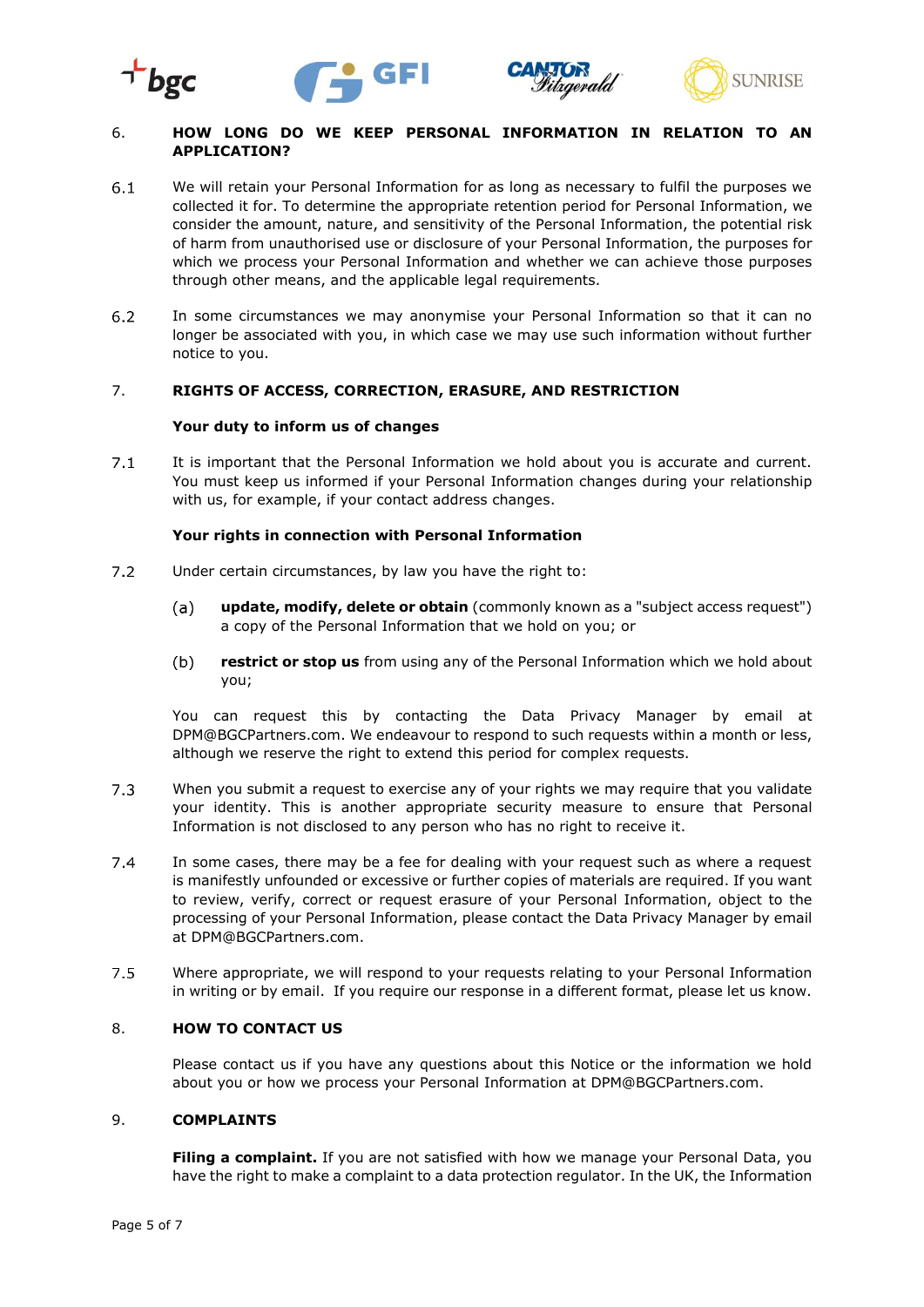







Commissioner's office is the supervisory authority who may be contacted at [https://ico.org.uk/concerns/](http://ico.org.uk/concerns/)